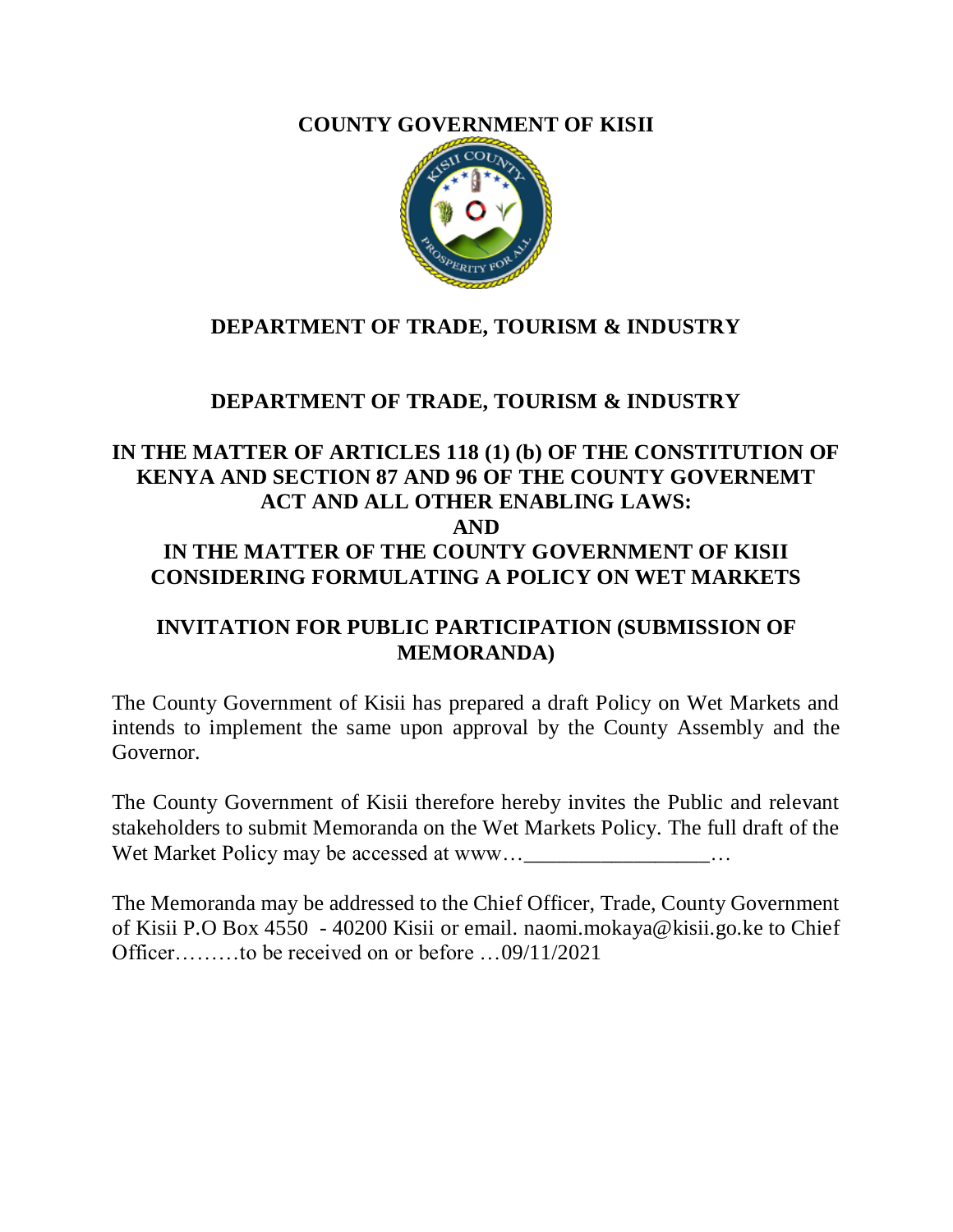#### **SERIKALI YA KAUNTI YA KISII**

#### **IDARA YA BIASHARA, UTALII NA VIWANDA**

# **SWALA LA KIPENGELE 118(1) (b) CHA KATIBA YA KENYA. SEHEMU YA 87 NA 96 YA SHERIA YA KAUNTI NA SHERIA ZOTE ZINAZOAMBATANA.**

#### **PAMOJA NA**

## **SWALA LA SERIKALI YA KAUNTI YA KISII KUZINGATIA UUNDAJI WA SERA KUHUSU MAZAO MABICHI SOKONI AU SOKO MBICHI (WET MARKETS)**

#### **MWALIKO WA MAONI YA UMMA (KUWASILISHA KUMBUKUMBU)**

Serikali ya Kaunti ya Kisii imeandaa na kutayarisha mswada wa Sera kuhusu mazao mabichi sokoni au Soko ya mazao mabichi (Wet Markets). Inapanga kuutekeleza baada ya kupitishwa na bunge la Kaunti ya Kisii pamoja na Gavana.

Kwa mintarafu hiyo Kaunti ya Kisii inaukaribisha umma na washikadau husika kujitokeza na kuwasilisha maoni na michango yao kuhusu Sera ya Soko ya Mazao Mabichi. Mswada mzima kuhusu Sera ya Mazao Mabichi sokoni unaweza kupatikana katika wavuti www…\_\_\_\_\_\_\_\_\_\_\_\_\_\_

Waweza pia kuwakilisha kumbukumbu kwa Kwa Afisa mkuu, Idara ya Biashara, Kaunti ya Kisii, S.L P. 4550 – 40200 Kisii, au barua pepe: naomi.mokaya@kisii.go.ke kabla ta tarehe 09/11/2021.